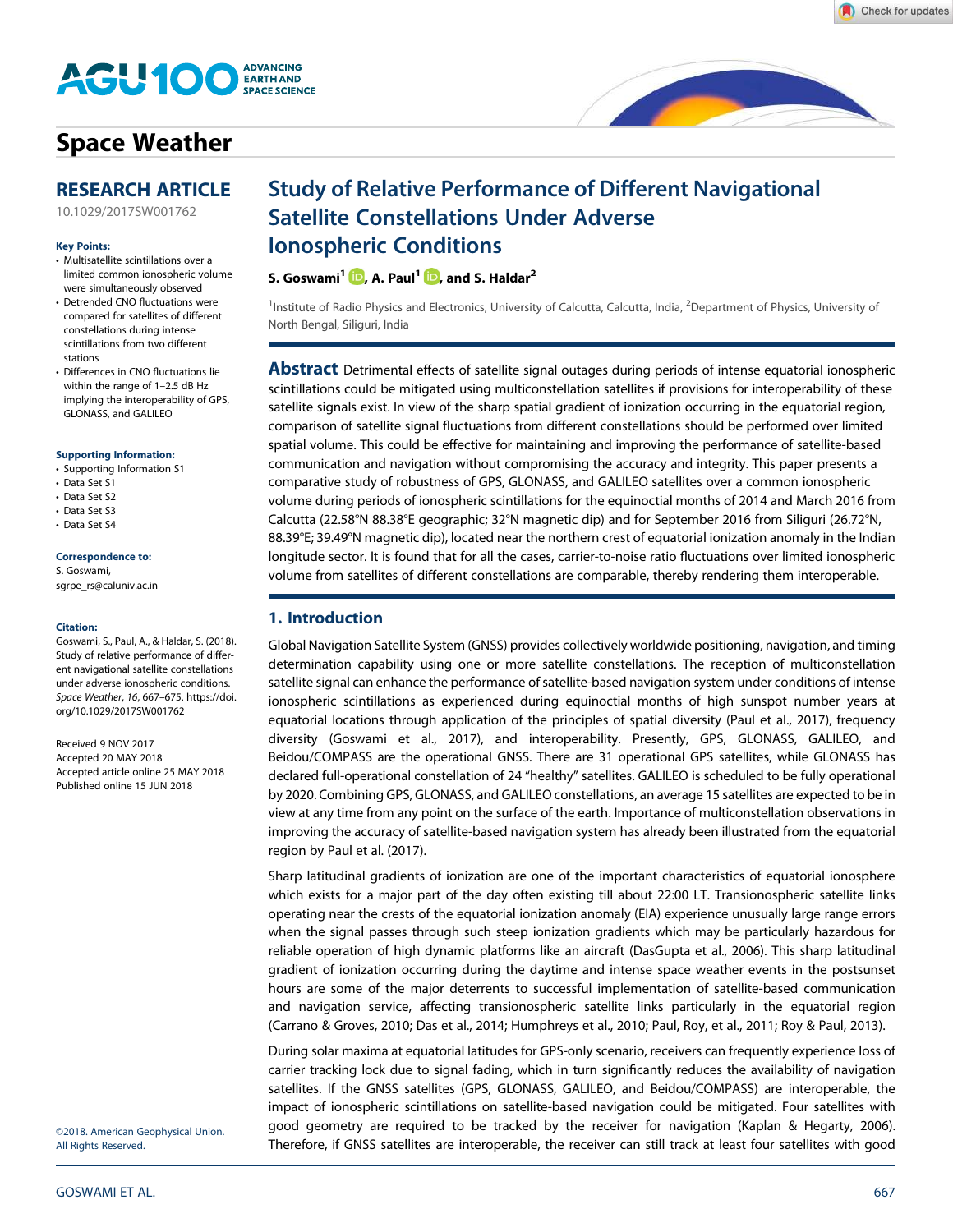geometry even if it briefly loses some satellites simultaneously. In addition to the intensity of scintillations, the number of satellites affected by scintillations is also a very important factor, since a greater number of satellites under lower scintillation intensity may be more problematic for GNSS-based aviation than less number of satellites with much higher scintillation intensity (Paul et al., 2017; Seo et al., 2011). A comparative study in terms of statistics of scintillation occurrences for GPS L1, L2C and L5, GLONASS L1 and L2, and GALILEO E1 and E5a for equatorial Africa was done earlier (Hlubek et al., 2014).

During 1999–2002, combined GPS-GLONASS receivers were operated at some locations in India where it was reported that availability of GLONASS satellites was limited from equatorial locations (Banerjee et al., 2002). Studies conducted earlier have reported that the detrimental effects of the sharp latitudinal gradients of ionization occurring in the equatorial region may be limited if sufficient number of satellite links are available at high elevation angles in excess of 60° (Paul et al., 2005). It has been observed using total electron content (TEC) measured in 2004 along a chain of stations located more or less along 77°E meridian under the Indian Satellite-Based Augmentation System (SBAS) program GPS-aided Geo Augmented Navigation (GAGAN) that the median grid scale of latitude and longitude for total electron content variation less than 3 TECU (for an acceptable range error of 50 cm) varied from (0.64°–0.87°) × (0.23°–0.49°) at elevation angles greater than 70° (Paul, Das, et al., 2011). It should be kept in mind that these figures were arrived at during a moderate sunspot number period. Thus, more stringent requirements may be imposed during solar maximum period. As the number of satellites tracked increase in GNSS compared to GPS-only, it results in larger number of ionospheric pierce points and availability of sufficient satellite links at varying elevation angles. This in turn may result in improved accuracy and hence less stringent requirement for grid size even in the highly dynamic equatorial ionosphere. Thus, studying the availability and interoperability of multiconstellation satellites from the anomaly crest location will provide important inputs for satellite navigation system designers. It is important to note that issues of interoperability of signals from different satellite constellations have not been extensively reported in literature, particularly from the Indian longitude sector.

To ascertain the feasibility of interoperability of satellite signals, relative performance of signals from the different constellations is needed to be understood, particularly during periods of ionospheric scintillations. This will ensure an efficient handling of air navigation signals under adverse ionospheric conditions using different combinations of constellations as GNSS is expected to be used for future air navigation. In order to avoid sharp latitudinal gradients of ionization affecting comparative study of performance from different constellations, common spatial extent of scintillation observation zone from two different constellations should be limited. The present paper reports cases of relative signal fluctuations from different constellations over limited common ionospheric volume during ionospheric scintillations for the equinoctial months of 2014 and March 2016 from Calcutta and for September 2016 from Siliguri located near the anomaly crest region.

### 2. Data and Methodology

Multiconstellation GNSS receivers which are capable of tracking GPS, GLONASS, and GALILEO satellites at L1 (1575.42 MHz), L2 (1227.6 MHz), and L5 (1176.45 MHz) frequencies are operational at the Institute of Radio Physics and Electronics, University of Calcutta (22.58°N 88.38°E geographic; magnetic dip: 32°N), Calcutta since April 2013 and North Bengal University, Siliguri (26.72°N, 88.39°E geographic; magnetic dip 39.49°N) in Indian longitudes since October 2015. It provides SVID (Satellite Vehicle ID), elevation, azimuth, time (UTC), and carrier-to-noise ratio (CNO) at 50-Hz sampling rate (0.02 s) and amplitude scintillation index  $S_4$ at a sampling interval of 1 min as output. The receiver logs the data in binary format which can be converted to RINEX or ASCII format in postprocessing actions.

The SVID identifies the satellites. The range of values for SVID is as follows: 1–37 PRN number of a GPS satellite; 38–61 slot number of a GLONASS satellite, with an offset of 37; and 71–106 PRN number of GALILEO satellite, with an offset of 70. The CNO is defined as the ratio of the received modulated carrier signal power to the received noise power. The  $S_4$  index is defined as the standard deviation of the 50-Hz raw signal power normalized to the average signal power over the last minute. Analyses of amplitude scintillations measured by the  $S_4$  index and CNO have been done for all satellites observed from Calcutta during 13:00-19:00 UT (19:00–01:00 LT) of March and September 2014 and 2016 and from Siliguri during 13:00–19:00 UT (19:00– 01:00 LT) of March and September 2016. For further analyses, days and time intervals were selected when a pair of satellites from different constellations (GPS, GLONASS, and GALILEO) exhibited intense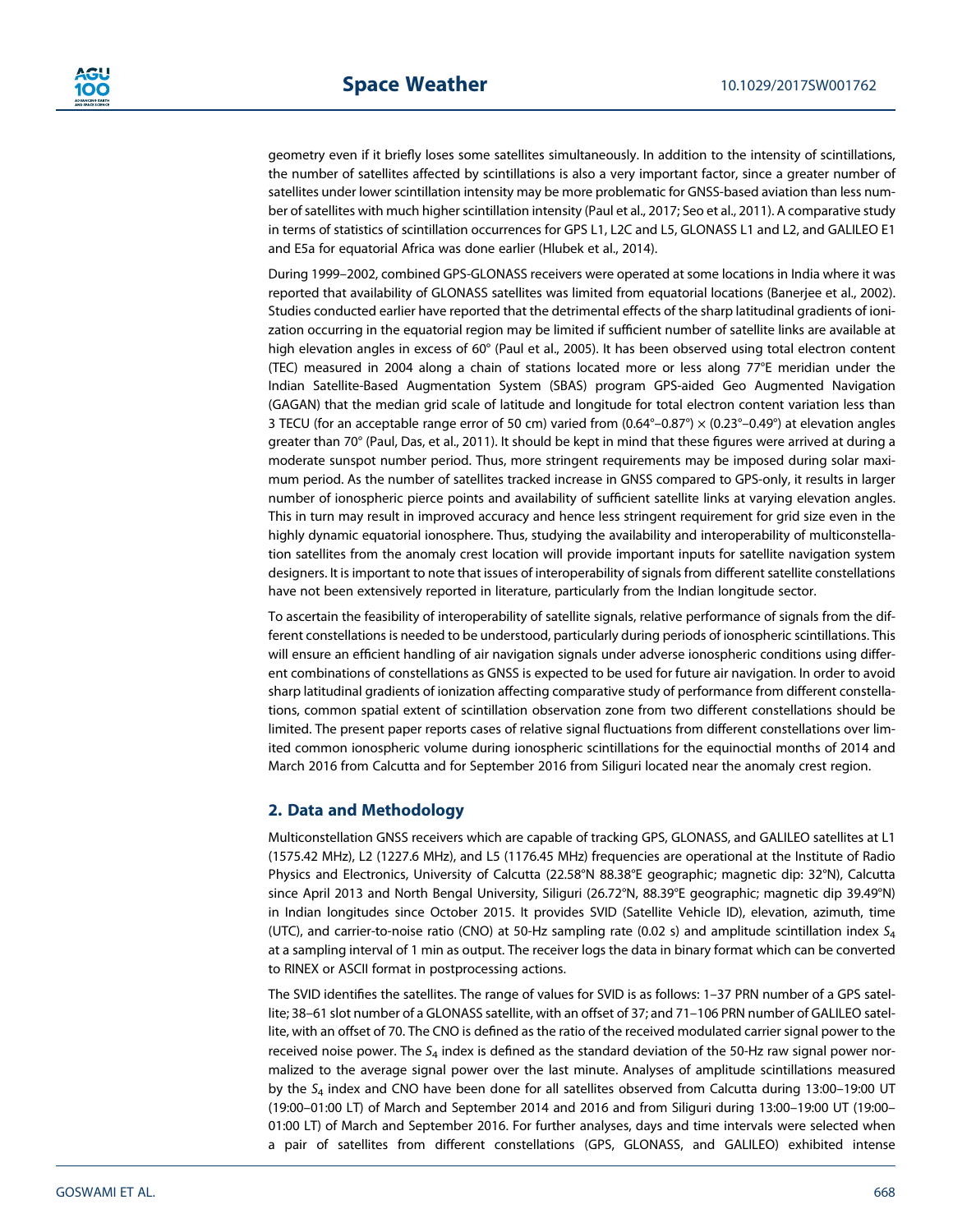ionospheric scintillations ( $S_4 > 0.6$ ) over a common ionospheric volume of  $5^\circ \times 5^\circ$ . This volume was selected so as to reduce the detrimental effects of sharp spatial gradients of ionization occurring in the equatorial region. An elevation mask angle of 15° has been chosen to eliminate the effects of multipath on the GPS and GNSS observations (Parkinson & Spilker, 1996). It is important to note that cases of intense scintillations affecting satellites from different constellations over a common ionospheric volume of  $5^\circ \times 5^\circ$  are few.

In this paper, the numbers of available satellites of GPS, GLONASS, and GALILEO from Calcutta for the whole month of March 2014 and from Siliguri for the whole month of March 2016 have been illustrated. It is extremely important to note that during March 2014, intense GPS scintillations with  $S_4 > 0.6$  were recorded on all 31 nights from Calcutta on SV links above an elevation mask of 15° . Sky plots corresponding to 350-km subionospheric tracks of the satellites affected by amplitude scintillations during that time interval were made for both Calcutta and Siliguri to understand the changing look angles affected by different levels of amplitude scintillations every hour, namely, mild (0.2  $\lt S_4 \leq 0.4$ ), moderate (0.4  $\lt S_4 \leq 0.6$ ), and intense  $(S_4 > 0.6)$  during that time period. The different levels of scintillations are indicated by different colors on the subionospheric tracks.

The comparative study of robustness of GPS, GLONASS, and GALILEO satellite signals present in a common ionospheric volume during periods of ionospheric scintillations as determined from relative fluctuations of detrended CNO and  $S_4$  indices was studied. CNO deviations have been calculated by subtracting the moving averaged values over a running time interval of 10 min from the instantaneous measurement of CNO. Detrended CNO fluctuations at L1 frequency were studied on days for time intervals when a pair of satellites from different constellations (GPS, GLONASS, and GALILEO) exhibited intense ionospheric scintillations over a common ionospheric volume of  $5^{\circ} \times 5^{\circ}$  for both Calcutta and Siliguri. To compare the detrended CNO fluctuations from different constellations, the differences in 99 percentile of CNO deviation values were determined for satellites sharing a common ionospheric volume for a common time period. If this difference value is less, then it can be concluded that those satellites are interoperable during intense scintillations.

The cases analyzed in the present paper have been for geomagnetic quiet conditions for the equinoctial months of 2014 and 2016 which is evident from Figures 1a and 1b where the geomagnetic activity indices (Dst index and  $Kp$  index) for the period of analyses have been provided. The Dst index is an index of magnetic activity derived from a network of near-equatorial geomagnetic observatories that measures the intensity of the globally symmetrical equatorial electrojet (the "ring current"). The Dst index values and plots are available at http://wdc.kugi.kyoto-u.ac.jp/dstdir/. The Kp index quantifies disturbances in the horizontal component of earth's magnetic field with an integer in the range 0–9 with 1 being calm and 5 or more indicating a geomagnetic storm. It is derived from the maximum fluctuations of horizontal components observed on a magnetometer during a three-hour interval. The Kp indices are available at http://www.swpc.noaa.gov/products/ planetary-k-index.

## 3. Results

Figures 2a and 2b show the availability of GPS, GLONASS, and GALILEO satellites from Calcutta for March 2014 and Siliguri for March 2016, respectively. During March 2014, it is found from Figure 2a that at any instant of time, at least 8 GPS, 6 GLONASS, and 1 GALILEO satellites are visible from Calcutta above an elevation of 15° during every hour over a 24-hr period from 00:00 UT. Significantly larger numbers of transionospheric satellite links were available at an instant, particularly during 12:00–13:00 UT when 12 GPS, 12 GLONASS, and 2 GALILEO satellites were tracked in comparison to 10–12 satellites normally observed under GPS-only scenario normally. Similarly, from Figure 2b, at least 7 GPS, 6 GLONASS, and 1 GALILEO satellites are visible from Siliguri above an elevation of 15° during every hour over a 24-hr period from 00:00 UT at any instant of time. This improved geometry thereby provides scope for application of spatial diversity techniques to improve navigation position solutions during ionospheric scintillations (Paul et al., 2017).

Intense GPS and GLONASS scintillations ( $S_4 > 0.6$ ) were noted on several days mainly during local premidnight hours of March 2014. In addition, intense scintillations on GALILEO SV 81, 82, 89, and 90 were observed on 12, 25, and 26 March 2014 from Calcutta. These are perhaps some of the first reports of ionospheric scintillation on GALILEO links from India. As representative cases, the sky plots for 1 March 2014 from Calcutta and for 12 September 2016 from Siliguri are shown in Figures 3a and 3b, respectively. The satellite tracks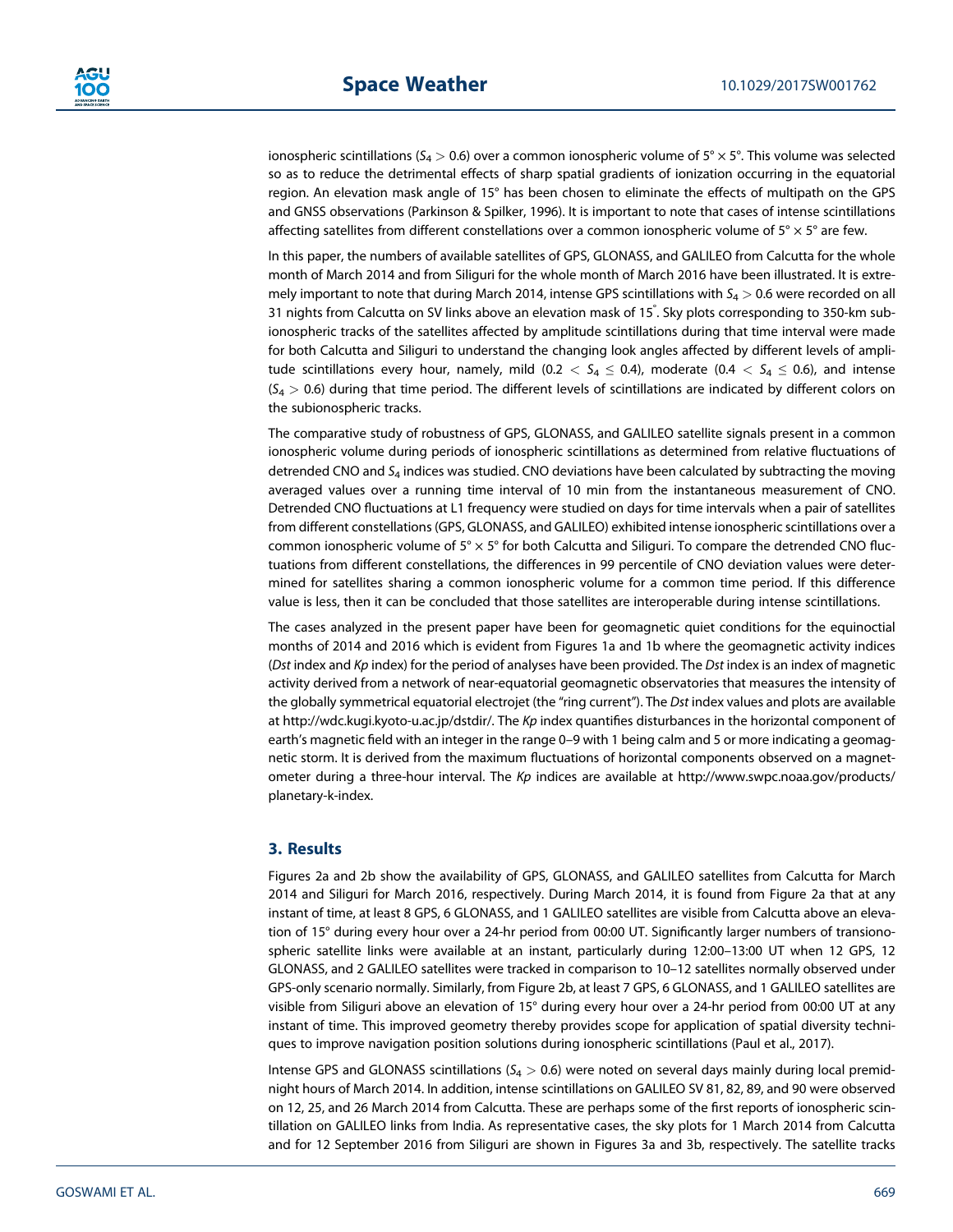





Figure 1. The geomagnetic activity indices (Dst index and  $Kp$  index) for the period of analyses.

are affected by different levels of amplitude scintillations, namely, mild (0.2  $<$  S<sub>4</sub>  $\leq$  0.4), moderate  $(0.4 < S_4 \le 0.6)$ , and intense (S<sub>4</sub> > 0.6) during that time period. The different levels of scintillations are indicated by different colors on the subionospheric tracks. In Figure 3a, it can be observed that six GPS satellite links and six GLONASS satellite links are affected by intense scintillation during premidnight hours



Figure 2. Availability of satellites from different constellations (a) from Calcutta for March 2014 and (b) from Siliguri for March 2016.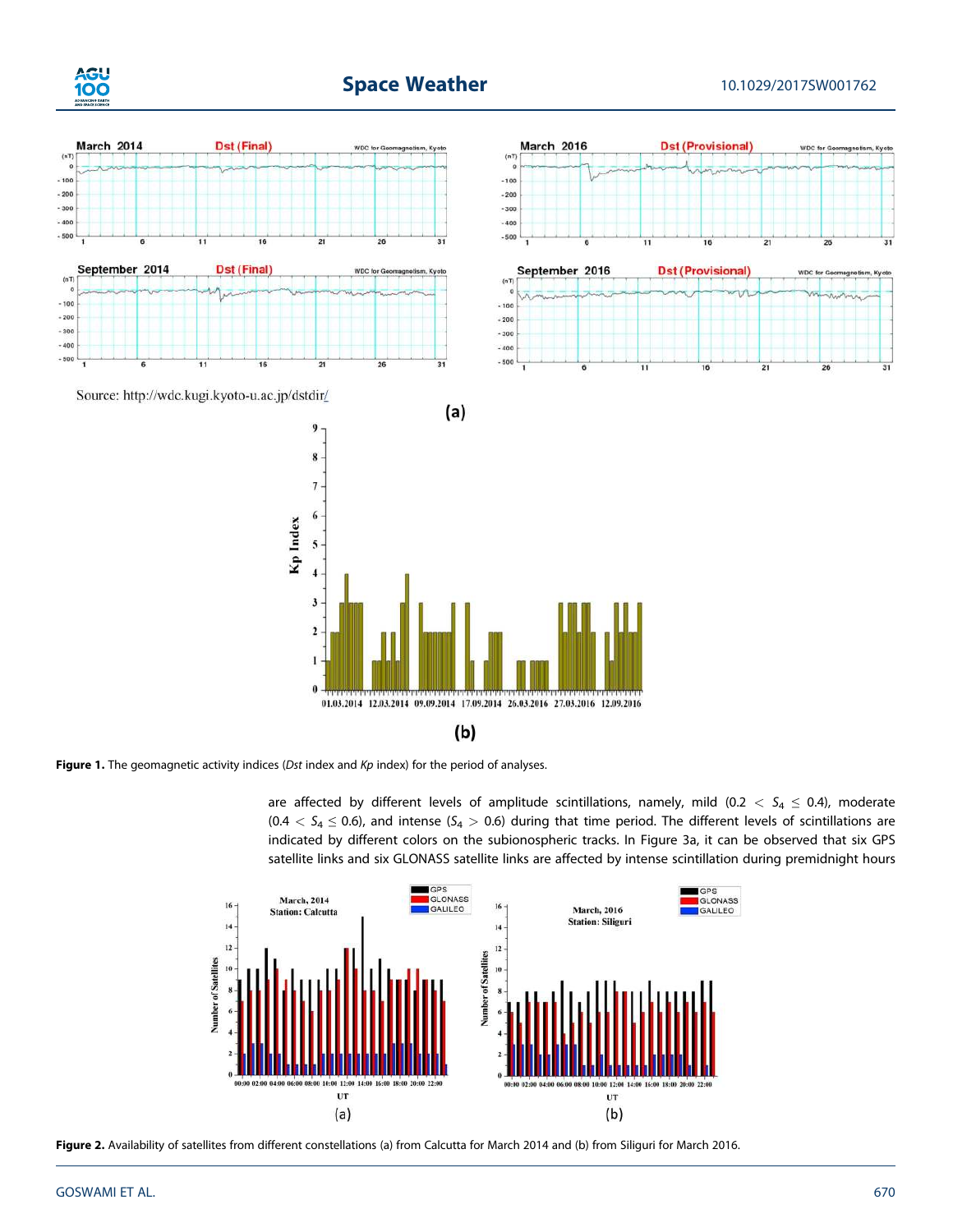

## **Space Weather 10.1029/2017SW001762**



Figure 3. Sky plots of satellites affected by amplitude scintillations (a) for 1 March 2014 from Calcutta and (b) for 12 September 2016 from Siliguri.

from Calcutta. In Figure 3b, it can be observed that that intense scintillation affected seven GPS satellite links and four GLONASS satellite links from Siliguri.

Detrended CNO fluctuations at L1 frequency were studied on days when ionospheric scintillations on a pair of satellites from different constellations were observed over a common ionospheric volume of  $5^\circ \times 5^\circ$  and a comparative study of the robustness between those pair of satellites were done for the month of March and September 2014 and 2016 for Calcutta and March and September 2016 for Siliguri. It should be noted that no such cases were found in September 2016 from Calcutta and in March 2016 from Siliguri. It was found that these conditions were fulfilled on 1 and 12 March and 9 and 17 September 2014 and 26 and 27 March 2016 from Calcutta and on 12 September 2016 from Siliguri. The dates used for analyses of common period scintillations at a particular station from two different constellations correspond to geomagnetically quiet conditions when intense ionospheric scintillations were observed at L-band during postsunset hours. It is important to note that intense ionospheric scintillations are observed at locations around the northern crest of the EIA like Calcutta and Siliguri even on geomagnetic quiet conditions, unlike midlatitudes where such phenomena are usually associated with geomagnetic disturbed conditions. Two representative cases, one each from Calcutta (1 March 2014) and Siliguri (12 September 2016), are discussed in detail in this paper.

The tracks of SV19 (GPS) and SV53 (GLONASS) for 1 March 2014 from Calcutta and the tracks of SV10 (GPS) and SV45 (GLONASS) for 12 September 2016 from Siliguri are plotted for the common period of scintillation observation in Figures 4a and 4b, respectively. The plots clearly indicate that those satellites were sharing the defined common ionospheric volume while experiencing scintillation during the time interval 14:31–15:18 UT from Calcutta and 14:20–14:53 UT from Siliguri. The different colors indicate the different levels of scintillation index (S<sub>4</sub>); the color green represents mild scintillation (0.2  $<$  S<sub>4</sub>  $\leq$  0.4), whereas the colors blue and red represent moderate (0.4  $< S_4 \leq 0.6$ ) and intense ( $S_4 > 0.6$ ) scintillations, respectively.

In Figure 5a CNO fluctuations at L1 frequency with respect to time were plotted for time intervals when SV19 (GPS) and SV53 (GLONASS) exhibited intense ionospheric scintillations over a common ionospheric volume of  $5^{\circ} \times 5^{\circ}$ (22.5°N–27.5°N and 90°E–95°E). Then the CNO fluctuations were plotted as histogram in Figure 5b, which shows that on 1 March 2014, SV19 showed 28.6% more fluctuation in CNO amplitude for 64% of the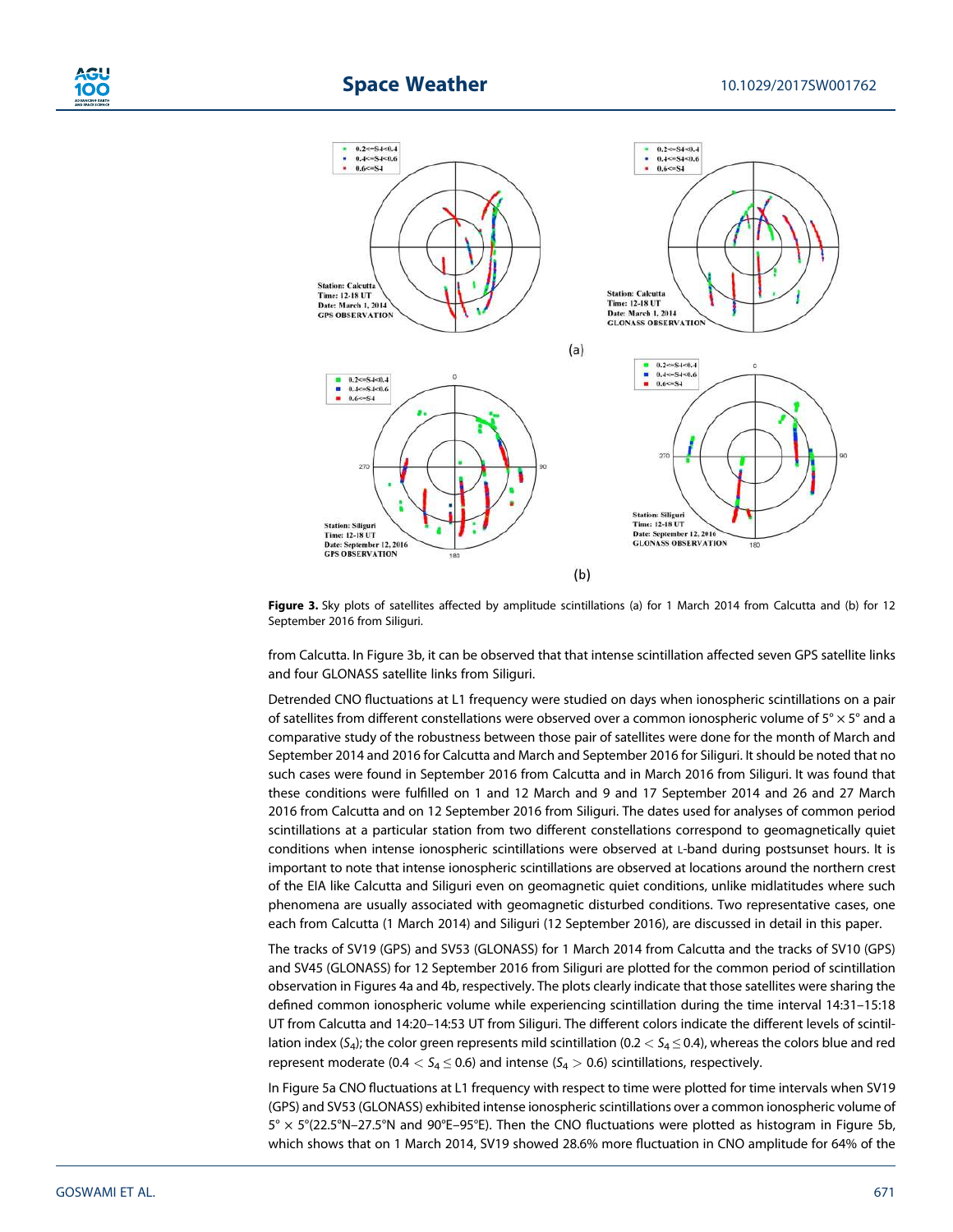

Figure 4. (a) Tracks of SV19 (GPS) and SV53 (GLONASS) and (b) tracks of SV10 (GPS) and SV45 (GLONASS) where the colors indicate different levels of scintillation index  $(S_4)$ .

time compared to SV53 during 14:31–15:18 UT when the two satellites shared common ionospheric volume of 22.5°N–27.5°N and 90°E–95°E. The difference in 99 percentile values of CNO fluctuation of SV19 and SV53 is found to be only 1.43 dB Hz, and hence, those satellites could be interoperable during intense scintillation. Similarly, from Figures 6a and 6b, it is observed that on 12 September 2016 SV 10 (GPS) showed 58% more fluctuations in CNO compared to SV 45 (GLONASS) for 74.2% of common scintillation interval when sharing



Figure 5. (a and b) Comparative study of carrier-to-noise ratio deviation of SV 19 and SV 53 observed from Calcutta on 1 March 2014.

**iGI** 100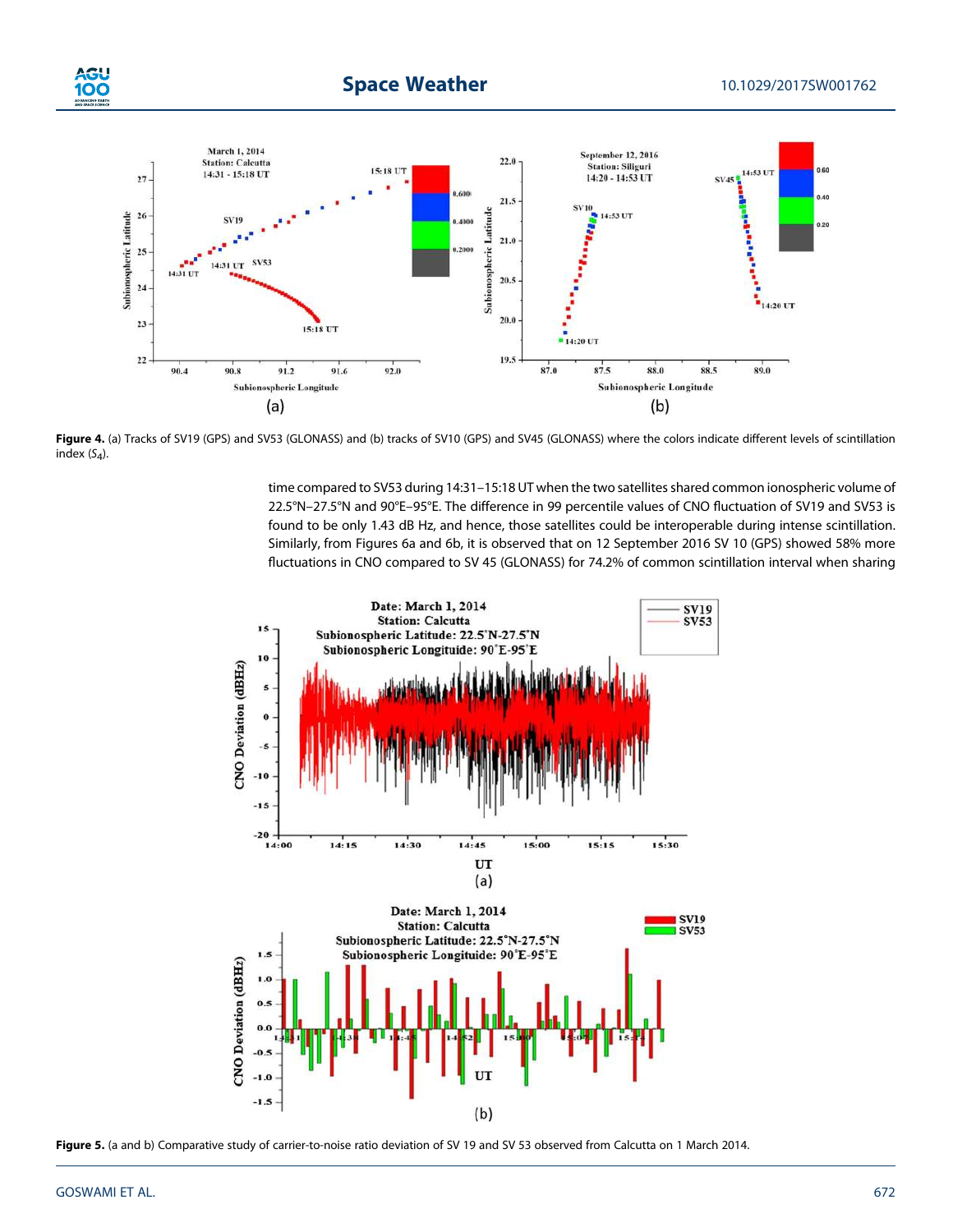



Figure 6. (a and b) Comparative study of carrier-to-noise ratio deviation of SV 10 and SV 45 observed from Siliguri on 12 September 2016.

common ionospheric volume of 17.5°N–22.5°N and 85°E–90°E for the time interval 14:20–14:53 UT. The difference in 99 percentile values of CNO fluctuations for SV 10 and SV 45 is found to be 1.64 dB Hz, which implies the interoperability of these satellites during periods of intense scintillations.

The two representative cases highlighted in this paper correspond to two different dates of collocated satellites affected by intense scintillations, one from Calcutta on 1 March 2014 and the other from Siliguri on 12 September 2016. These cases are not similar but have been highlighted to understand the interoperability of satellites from two different locations at two different times.

Two cases of scintillations on satellites from different constellations, namely, SV8, SV49 and SV60, SV82 over a common ionospheric volume were found on 12 March 2014. In the first case, amplitude of CNO fluctuations for SV 8 (GPS) was 36.6% more for 52% of the common scintillation time compared to SV49 (GLONASS) during 14:23–14:46 UT when the two satellites shared common ionospheric volume (22.5°N–27.5°N and 85°E–90°E). In another case for the same day, CNO fluctuations for SV 60 (GLONASS) were 60% more for 59% of the common scintillation time compared to SV82 (GALILEO) during 14:04–14:31 UT when the two satellites shared common ionospheric volume (17.5°N–22.5°N and 85°E–90°E). The differences in 99 percentile values of CNO fluctuation for these two cases were found to be 2.5 and 2.17 dB Hz, respectively, asserting that the satellites from different constellations are affected to nearly the same level during ionospheric scintillations.

Similar exercise was performed for September 2014. On 9 September 2014 CNO fluctuations for S24 (GPS) are 37.7% more for 55% of the common scintillation time compared to SV49 (GLONASS) during 14:06–14:26 UT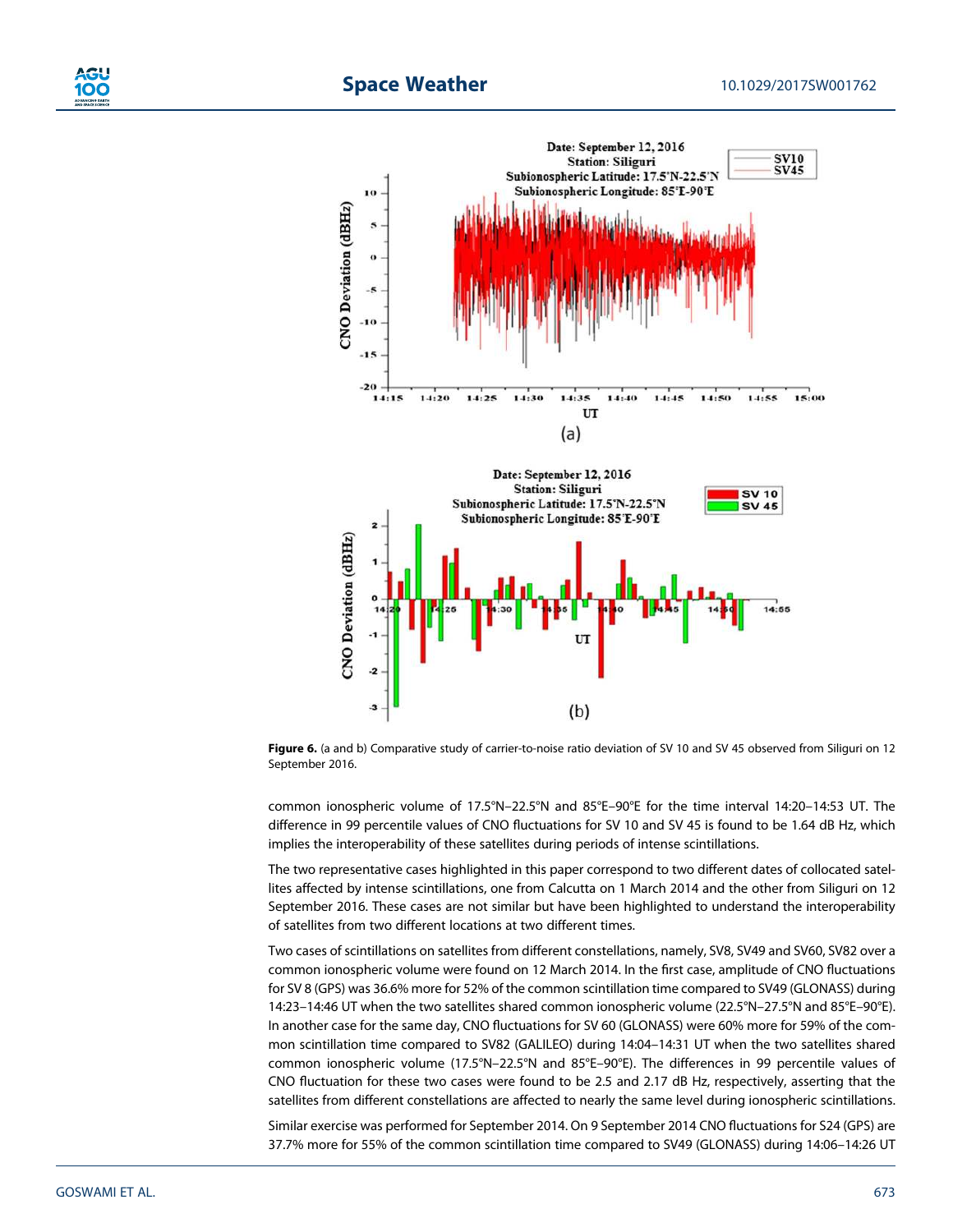





when the two satellites shared common ionospheric volume (17.5°N– 22.5°N and 90°E–95°E). For this case, the difference in 99 percentile values of CNO fluctuation is found to be 1.39 dB Hz. On 17 September 2014 three such cases were observed. In the first case, SV24 (GPS) showed 35.9% more fluctuation in CNO for 69% of common scintillation period compared to SV49 (GLONASS) during the time interval 14:17–15:02 UT when the two satellites shared common ionospheric volume (22.5°N–27.5°N and 90°E– 95°E) and the difference in 99 percentile values of CNO fluctuations is 2.11 dB Hz. On this date for the second case, SV31 (GPS) showed 54.1% more fluctuation in CNO for 51% of common scintillation interval compared to SV51 (GLONASS) during 16:14–16:51 UT when the two satellites shared common ionospheric volume (17.5°N–22.5°N and 85°E–90°E) and the difference of 99 percentile values of CNO fluctuation for this case is 2.15 dB Hz. On the same day for third case, SV31 (GPS) showed 33.7% more fluctuation in CNO for 57% of the common scintillation time compared to SV51 (GLONASS) during 15:19–15:35 UT when the two satellites shared common ionospheric volume (13.5°N–18°N and 85°E–90°E). The difference of 99 percentile values of CNO fluctuation for SV31 and SV51 is found to be 1.8 dB Hz.

A similar study was done for the equinoctial period of March 2016 from Calcutta. On 26 March, SV5 (GPS) showed 48.8% more fluctuation in CNO compared to SV 42 (GLONASS) for 68% of common scintillation observation period over a common ionospheric volume of 17.5°N–22.5°N and 90°E–95°E during 16:32– 17:00 UT. The difference of 99 percentile values of CNO fluctuation for SV 5 and SV 42 is found to be 2.32 dB Hz. On 27 March 2016 SV7 (GPS) showed 55.9% more fluctuation in CNO compared to SV 100 (GALILEO) for 72.4% of common scintillation interval when these two SVs were sharing common ionospheric volume of 12.5°N–17.5°N and 75°E–80°E during 13:36–14:03 UT. For this case the difference in 99 percentile values of CNO fluctuation for SV 7 and SV 100 is found to be 2.24 dB Hz.

The results from all the cases of March and September 2014 and March 2016 from Calcutta and the case of September 2016 from Siliguri are shown in Figure 7 as a comprehensive plot. In this plot, 99 percentile of CNO fluctuations (dB Hz) for two satellites from different constellations which were sharing a common ionospheric volume of 5° × 5°are compared over common scintillation interval. It is found that the 99 percentile values of CNO fluctuation for satellites from different constellations sharing a common ionospheric volume during intense scintillation is close to each other and the difference values lie in the range 1.4–2.5 dB Hz, which indicates that CNO fluctuations experienced by different constellations are close to each other.

It should be noted that the focus of the paper was not directed toward evaluating the cause behind the generation of the irregularities, rather study their impact on two satellites from different GNSS constellations sharing a common ionospheric volume and thereby estimate their relative robustness during periods of intense scintillations.

### 4. Discussions and Conclusions

For GNSS-based navigation, the satellite links should be available and should not experience intense ionospheric scintillations for accurate position determination by the receiver. The accuracy of position fixing by a receiver will be improved if the numbers of available satellites are high. From the standpoint of GPS receivers, it has been frequently observed from stations like Calcutta situated in the northern anomaly crest region that 6–8 satellite links are affected by intense scintillations, leaving only 3–4 usable links, which in turn, reduce the accuracy of position-fixing. If the receiver can receive signals from satellites of different constellations relatively less unaffected by intense scintillation, the position accuracy can be improved. If an effective strategy of interoperability of satellites across different constellations could be developed using GNSS receivers capable of receiving signals from GPS, GLONASS, and GALILEO simultaneously, this problem could be solved.

From the present study, it is found that the number of satellites tracked is increased when using GNSS compared to GPS-only scenario. Two satellites from two different constellations which were sharing a common ionospheric volume of  $5^\circ \times 5^\circ$  during intense scintillation have been compared in the present study spread